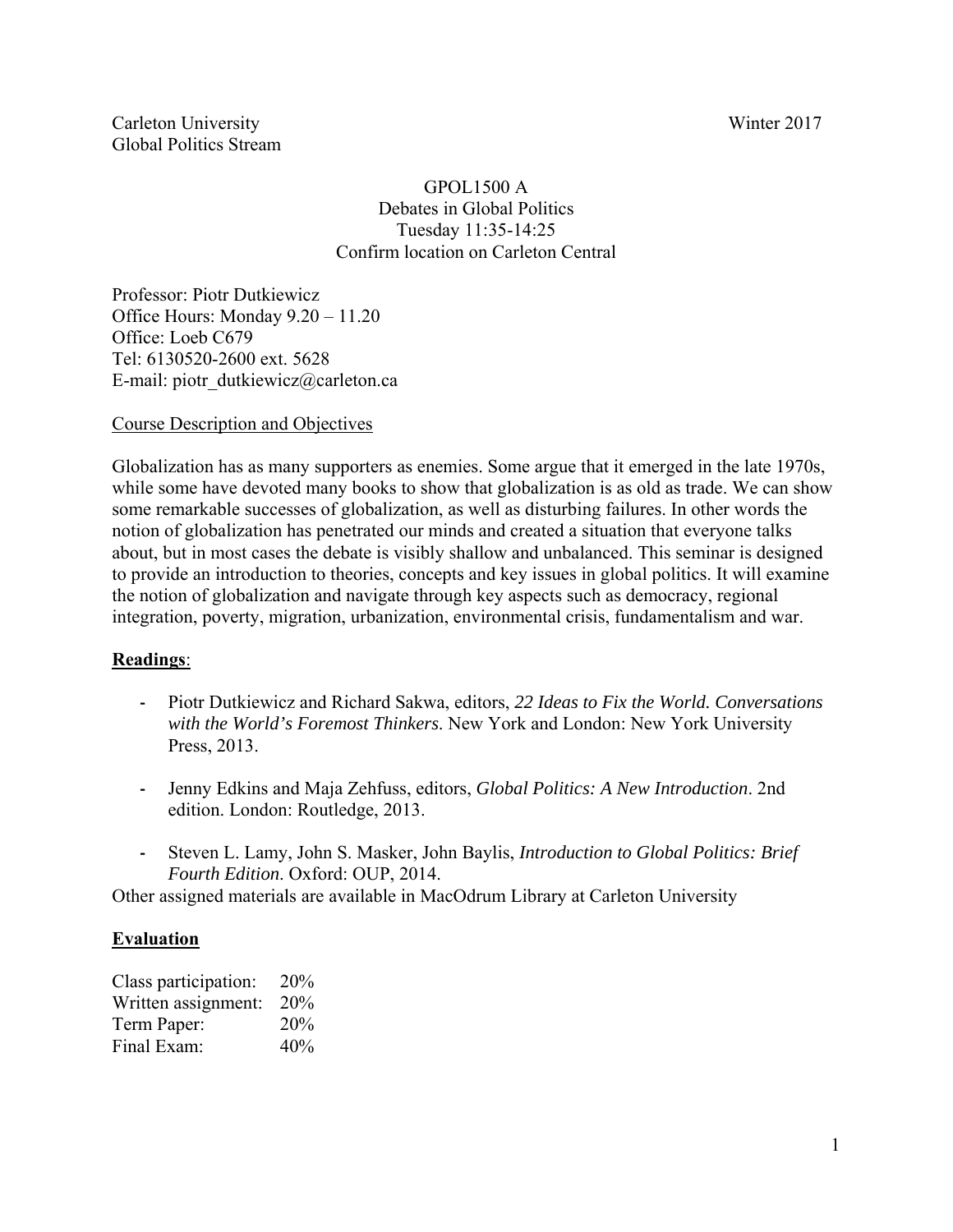## **Explanation of Course Requirements for the Winter Term, 2017:**

- *1) Class participation*: Students are expected to attend all classes. Each class will start with a lecture type presentation followed by a group discussion and/or guest lecture.
- *2) Written assignment due in class on January 31, 2017*
- *3) Term paper*: 8-10 pages original research paper *due in class on March 21, 2017* Topics to be distributed in class by 31 of January, 2017 ALL WRITTEN ASSIGNMENTS ARE DUE IN PAPER FORM: DO NOT SEND BY E-

MAIL.

*4***)** *Winter Term* – final exam to take place during the formal examination period for the term – April  $10^{th}$ - April  $25^{th}$ , 2017.

#### **Instructions for written assignments:**

Students must complete all course requirements in order to receive a passing grade. Papers should be organised so as to answer a question, explain a puzzling development, or develop an argument, rather than simply describe events. Written assignments should demonstrate that a student has read carefully and understood the assigned course readings, a broad range of relevant books, articles and other sources. All papers should use footnotes or endnotes as appropriate to indicate where one has referred to ideas, facts or research from published sources. This requirement applies also to the World Wide Web: if students use the Internet in their research, then Web sites must be cited appropriately and fully. Students must write in their own words, citing all sources consulted. Any direct quotations from a source should be clearly indicated in quotation marks. As a general rule, however, direct quotations should be kept to a minimum and should not exceed fifty words from any one source. A complete bibliography of sources consulted should be included at the end of the paper. Students who are unsure about how to use footnotes or bibliography should consult the instructor.

• *NOTE:* Papers must be **received by** the instructor on or before the due date. Papers that are submitted late will get a grade deduction of 2% for each day of delay.

## **Weekly List of Lecture Topics and Readings**

*Week 1*: Tuesday, January 10. **Topic: Introduction**

Course content and grading requirements. How to write a successful essay? How to prepare for the discussion? How to prepare for the exam?

## *Week 2:* Tuesday, January 17. **Topic: Global politics – Possible Interpretations**.

What is globalization? What are the main approaches studying globalization? What are controversies surrounding globalization?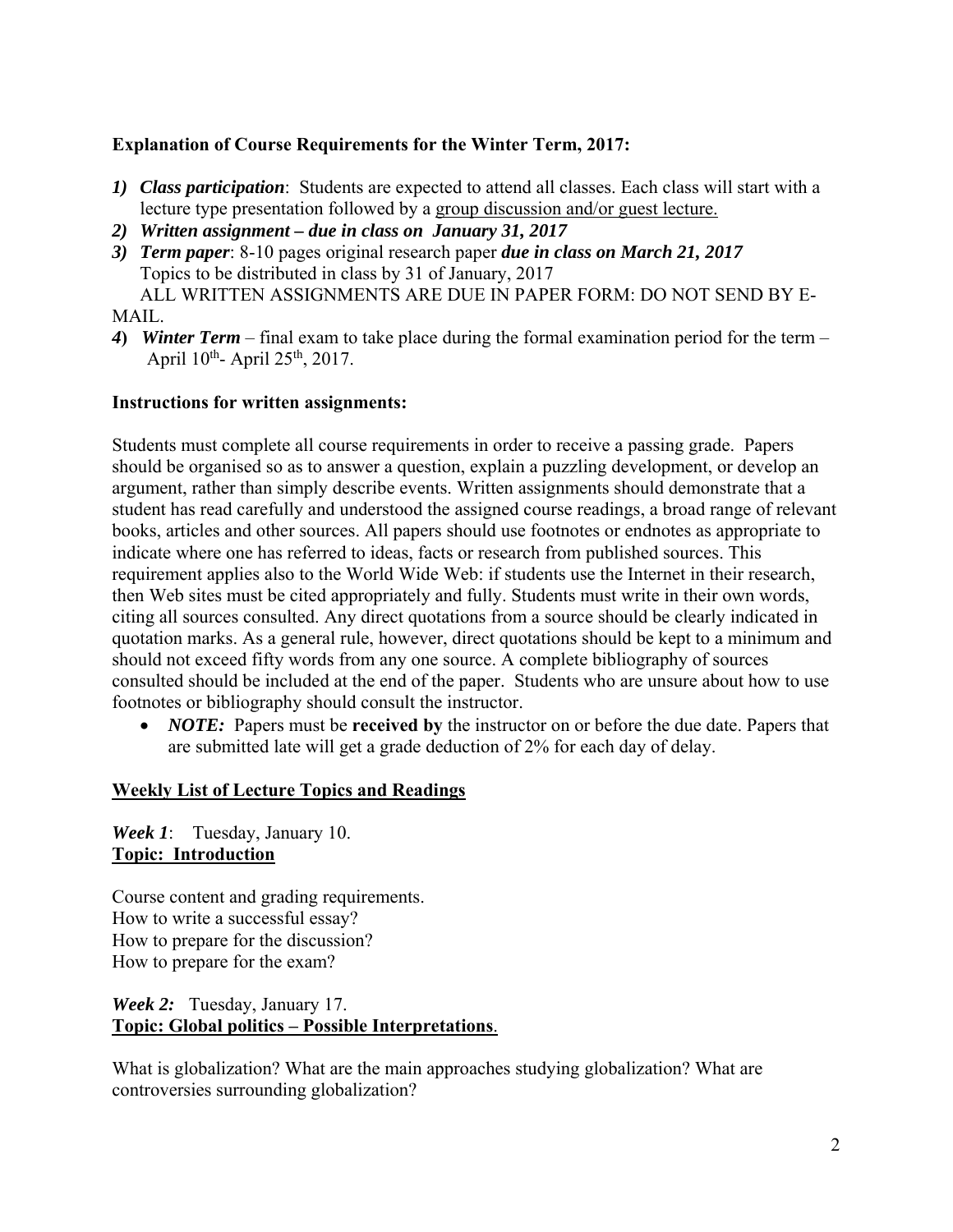Readings:

- 1. Jan Art Scholte, **Globalization: A Critical Introduction** 2000. Chapters 1 and 2, pp.13 61.
- 2. Jenny Edkins and Maja Zehfuss, '**Introduction'** in Jenny Edkins and Maja Zehfuss, eds., *Global Politics: A New Introduction, 2nd edition*. London: Routledge 2013, (Chapter 1, Textbook)
- 3. John Baylis et al, '**Chapter 1: Introduction to Global Politics'** in Steve L. Lamy et al, *Introduction to Global Politics: Brief Second Edition*. Oxford: OUP, 2014.

## **Questions for discussion:**

It is a rare find to come across a textbook that treats globalization as a settled concept for one simple reason: Globalization is a term loaded with meaning. The task of this week's workshop session is to unpack some of these meanings so that we can gain a better grasp of the major issues and debates that make-up the broader research and policy-agenda associated with the term. To start, look over the questions below and keep in mind that globalization is a contested concept that may not have the same effects on all people, in all places, at all times.

1) How can we understand the process of globalization? Is it a natural process? If not, who or what is the engine that drives globalization?

2) Does globalization have any synonyms? What terms would you consider equivalent to, or inseparable from, globalization? Back-up your answers with explanations.

3) How does globalization affect the structure of political, social and economic cleavages around the world? Consider the following in your answer: a) American hegemony; b) Western culture; c) the wealth gap.

4) Evaluate the following statement: "While markets have become global, politics remain firmly rooted in the sovereignty of the state." How does this scenario affect governance in the 21st century?

5) Find pros and cons to the following two statements: a) "Globalization is a rather positive phenomenon." b) "Globalization is a politically neutral project that does not involve any ideology or particular conceptual approach – it is rather a fact of modernity."

## *Week 3*: Tuesday, January 24. **Topic: New 21st Century and Global Politics**

Late 20<sup>th</sup> century global macro shifts of power and influence and "globalization trends". Causes and Consequences.

## Readings:

1. Tim Dunne et al, '**Chapter 3: Theories of Global Politics**' in Steve L. Lamy et al, *Introduction to Global Politics: Brief Second Edition*. Oxford: OUP, 2014.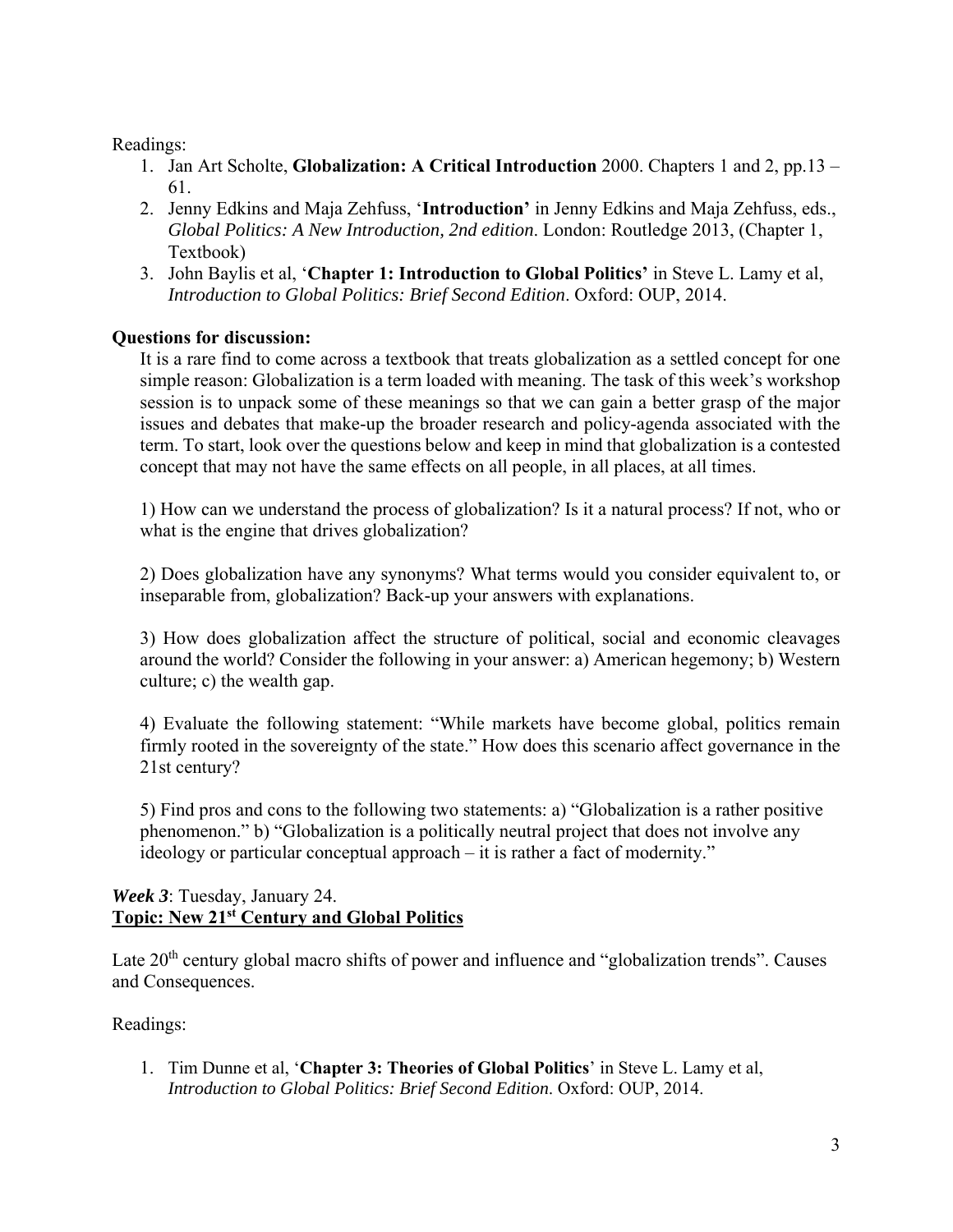- 2. Michael Hardt and Antonio Negri, Empire, 2000, **Part 4: The decline and Fall of the Empire**, pp.351 -393
- 3. Ha-Joon Chang with Manuel F. Montes "**If you make consistent, gradual changes, they can add up to something enormous**" in "22 Ideas to Fix the World" Textbook

## **Questions for discussion:**

- 1) Which regions benefited most and suffered most as a result of last half-century global shifts?
- 2) Why some countries succeeded and others did not? Is that a matter of culture, governance, environment or resources?

#### *Week 4*: Tuesday, January 31. – **First Assignment due in class Topic: Wealth, Poverty and Global politics**

Readings:

- 1) Zygmunt Bauman with Vincent Della Sala "**Re-create the social state**" in "22 Ideas to Fix the World", Textbook.
- 2) Bob Deacon with Rianne Mahon "**Create global social policy**" in "22 ideas to Fix the World" Textbook.
- 3) Paul Cammack "Why are some people better off than others?" in Jenny Edkins and Maja Zehfuss editors, *Global Politics: A New Introduction*. 2nd edition. London: Routledge, 2013.
- 4) Caroline Thomas, Steven L. Lamy and John Masker, **Poverty, Development, and Hunger** in Steven Lamy, John S. Masker, John Baylis, *Introduction to Global Politics, Brief Second Edition.* 2014.

## **Questions for discussion:**

Poverty as a national phenomenon has proven difficult to resolve. Even some of the richest countries in the world with well-developed systems of governance and infrastructure find it difficult to distribute wealth in a manner that ensures a basic minimum standard of living. Poverty as a global phenomenon has proven even more difficult. Without a well-developed system of global governance and infrastructure how can the development of regions stricken with poverty be coordinated? This week's workshop aims to tease out what policy mechanisms are available and how they should be used in the alleviation of global poverty.

1) Consider the following statement: "Sovereign states have a responsibility to their constituents that exists above and beyond considerations of the global community at large. They cannot, therefore, be responsible for the coordination of global poverty alleviation."

2) Official Development Assistance (ODA) is often criticized for creating dependence rather than self-sustaining wealth. How would you respond to this criticism? If you agree with the criticism, how would you justify it? If you disagree with the criticism, how would you respond to it?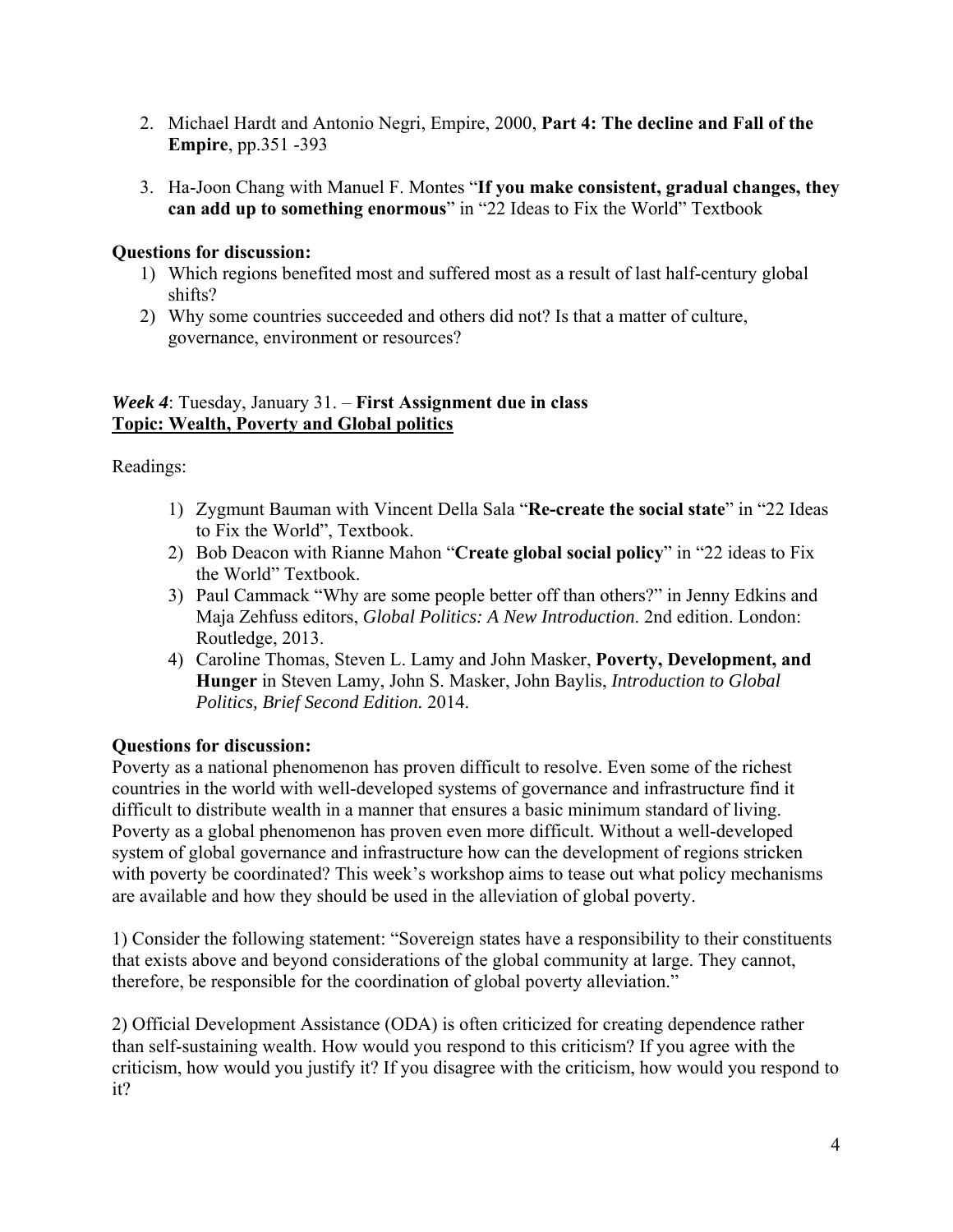3) Does urbanization amplify the negative consequences of poverty? How can we manage the phenomenon of urban slums?

# *Week 5:* Tuesday, February 7. **Topic: Environment and the politics of Global Energy Governance**

Readings:

- 1) Paul Watson with Jan Dutkiewicz "**This is not Planet Earth; it's Planet Ocean**" in "22 ideas to Fix the World" Textbook
- 2) Mike Davis with Joe Day "**We need to become a planet of gardeners . . . to make our cities function as integral parts of nature**" in "22 Ideas to Fix the World" Textbook
- 3) Simon Dalby, "**What happens if we don't take nature for granted**" in Jenny Edkins and Maja Zehfuss, eds., *Global Politics: A New Introduction, 2nd edition*. London: Routledge 2013, (Chapter 3, Textbook)
- 4) Dries Lesage, Thijs van De Graaf and Kristen Westphal (2010) **Global Energy Governance in a Multipolar World.** Ashgate Publishing: **Chapters 2, 6 and 7**. The Global Energy Challenge pp 15-35; The Players of the Multipolar Energy Game; The G8's Track record in Global Energy Governance pp. 91-143.

# **Questions for discussion:**

Energy security is a significant topic for  $21<sup>st</sup>$  century politics. It's fraught with questions of statesecurity, human-security and governmentality. In the past, Western countries comprised the primary energy resource importers, but this has now been complemented by the rise of the rest, with China surpassing the United States as the world's largest importer. This threatens to place strains on relations between energy-importing countries and energy-exporting countries as well, as competition for supply intensifies. While this has a positive spin-off in the form of global economic development, it has further negative potentials. Human-security relating primarily to global environmental degradation is at issue for the populations of consuming, supplying and transit countries, raising questions regarding the health of the human population and environmental sustainability. The production and consumption of energy is also closely linked to major environmental concerns such as climate change, deforestation and broader use of natural resources. How this overall scenario will be managed locally, regionally and globally has rarely if ever been a higher priority?

- 1) Discuss possible blueprint for a global sustainable energy regime. In your opinion what are the prospects for energy cooperation in a multipolar world?
- 2) Assess the (dis)connection between energy security and environmental governance. What are some of the initiatives undertaken in this regard?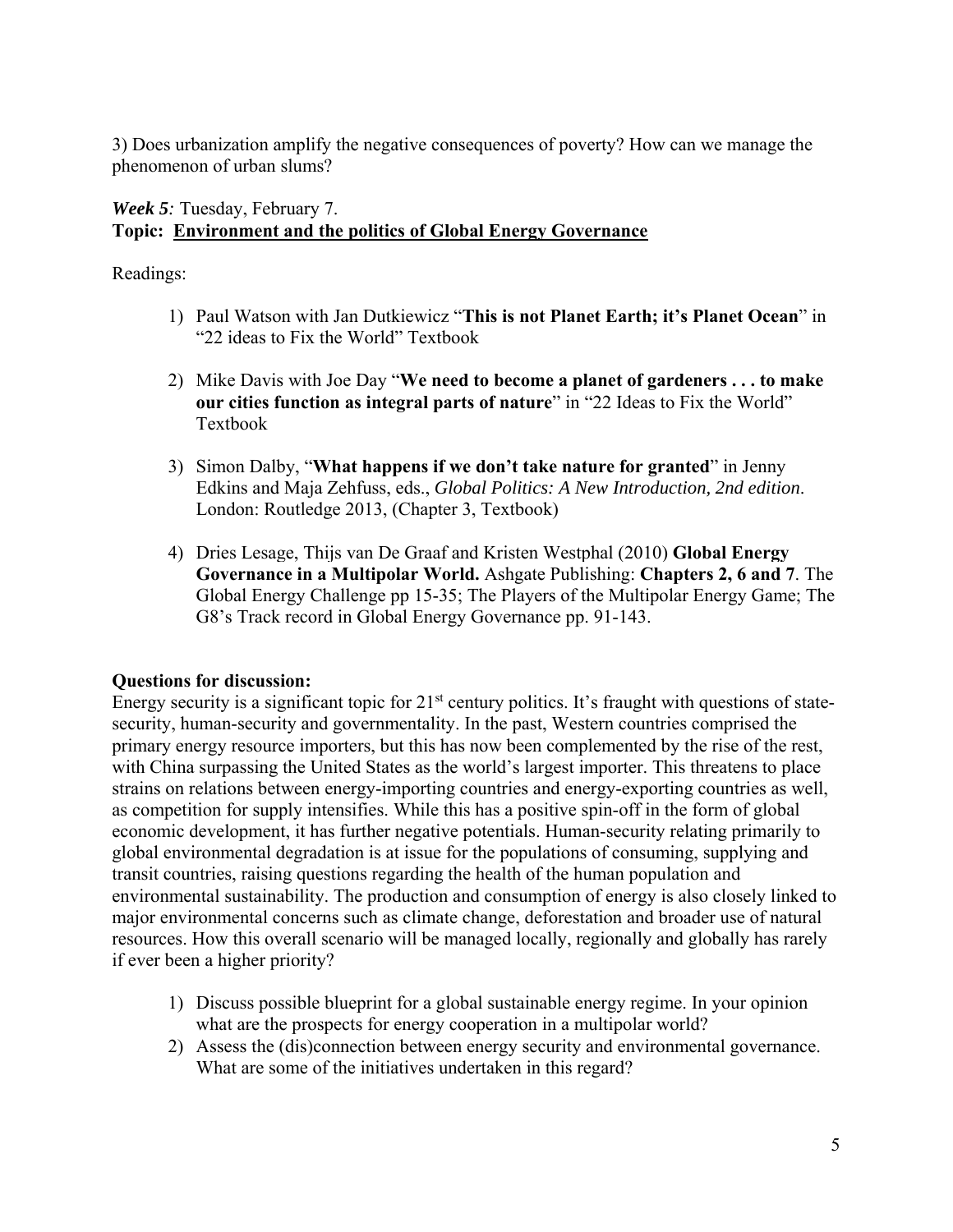- 3) How does the issue of energy security apply to Canada with regard to development of the oil sands considering foreign direct investment and the rising demand in China and India?
- 4) How could we come to terms with the need for an increased use of natural resources in order to meet requirements for higher living standards on a global scale and the urgency to obey the limitations posed by environmental questions?

*Week 6:* Tuesday, February 14.

## **Topic: Global Migration: causes and consequences.**

What is migration? How migration affects globalization. What are political effects of mass migration?

Readings:

- 1. John P. Martin, Migration and the Global Economy, 2007, pp 1-6
- 2. Stuart Elden, '**Why is the world divided territorially?**' in Jenny Edkins and Maja Zehfuss, eds., *Global Politics: A New Introduction, 2nd edition*. London: Routledge 2013, (Chapter 11, Textbook)
- 3. Roxanne Lynn Doty, '**Why is people's movement restricted?**' in Jenny Edkins and Maja Zehfuss, eds., *Global Politics: A New Introduction, 2nd edition*. London: Routledge 2013, (Chapter 10, Textbook)
- 4. Elena Barabantseva, '**How do people come to identify with nations?'** in Jenny Edkins and Maja Zehfuss, eds., *Global Politics: A New Introduction, 2nd edition*. London: Routledge 2013, (Chapter 12, Textbook).

## **Questions for discussion:**

There are a variety of factors that influence the scale and direction of global migration. Natural disasters, economic growth and decay, geopolitical shifts, etc. can all play a significant role in the movement of people within and across state boundaries. Sometimes governments are forced to respond to these events as a matter of adjustment and humanitarian accommodation, and in other cases governments design proactive policies to encourage or discourage certain types of migration into and out of their jurisdictions. This week's workshop looks at how a particular group of states in the Organization for Economic Cooperation and Development (OECD) manage the process of global migration. Imagine that you are part of a panel that is advising the government of one of these states on how to provide the best possible migration policy for its domestic constituents while keeping in mind the welfare of the international community in general.

1) Evaluate the pros and cons of the following statement: "The free flow of people across state boundaries is as much a part of the global market as finance and trade in commodities."

2) Evaluate the pros and cons of the following statement: "Migration policy has to be tailored to the economic needs of a state before all other considerations."

3) What are some of the negative aspects of immigration into Canada? Consider this question in terms of the needs and values of new arrivals and the settled population.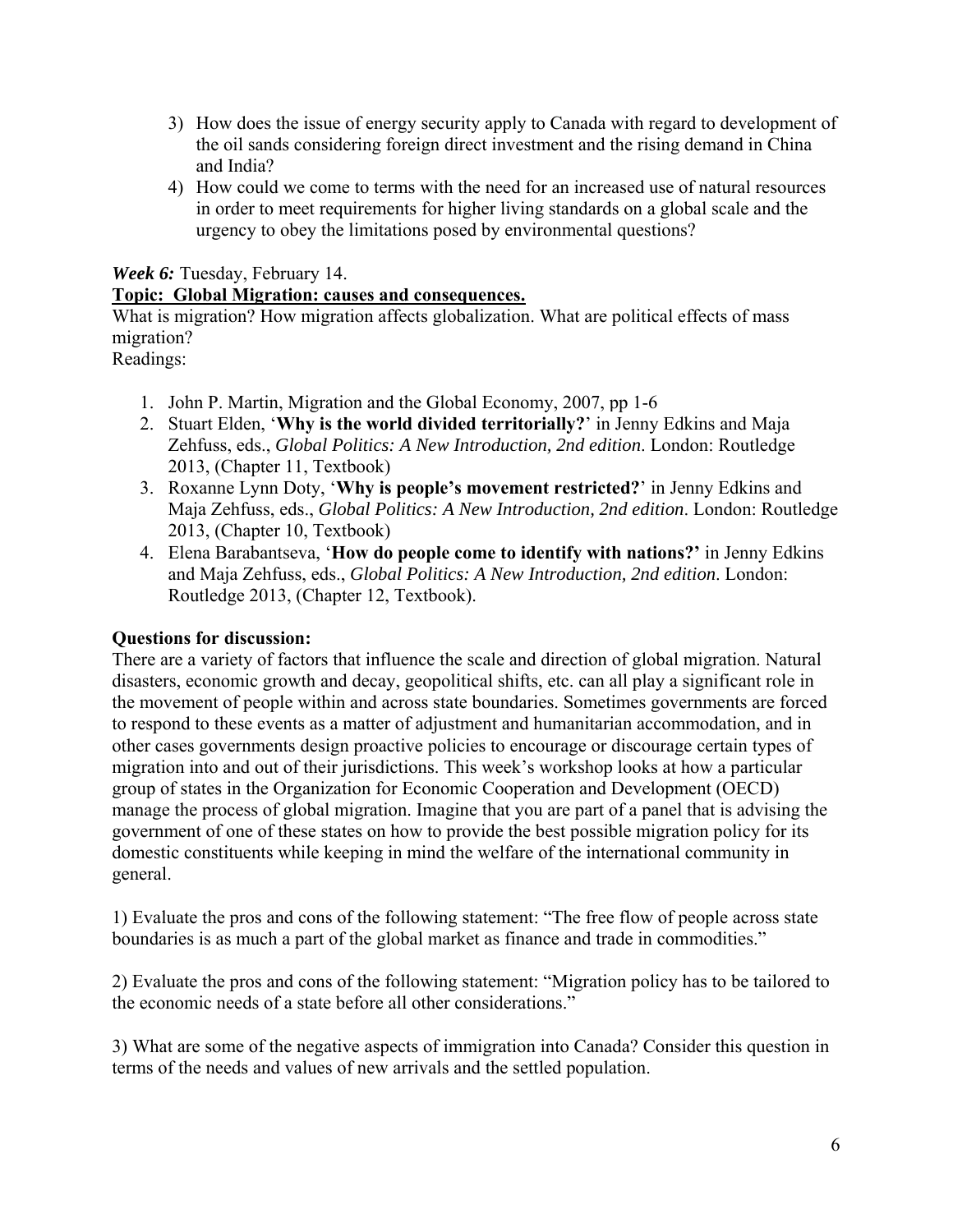4) What are some of the major factors that have contributed to the increased in-migration of the OECD member states?

## **February 20 - 24: Winter Break - Classes Suspended**

#### *Week 7:* Tuesday, February 28. – **Second Assignment Due in Class Topic: Global terrorism***,* **Genocide and Globalization.**

Readings:

- 1) Linda Melvern, 2004, **Conspiracy to Murder: The Rwandan Genocide**. Chapter 1, pp.1-19 and chapter 11, pp.245 – 265
- 2) Richard A. Clarke, 2004, **Against All Enemies: Inside America's war on Terror**. Chapter 10, pp. 227-247 and Chapter 11, pp. 347 - 289
- 3) Seyour M. Hersh 2004, Chain of Command, Chapter VIII, pp 324 -361

## **Questions for discussion:**

Imagine the following scenario: your country has caught a dangerous notorious terrorist with possible knowledge about an imminent attack. Your options are either to torture the terrorist in order to retrieve valuable information that could prevent a terrorist attack or to put the terrorist on trial through legal channels which may be lengthy and ultimately result in the inability to prevent the attack. The class is divided in half. Half the class must argue for torture while the other half for trial. Students do not necessarily have to argue their personal opinion but rather engage the complexity of the argument and exercise their skills in public debate.

- 1) Is it possible for the government of a sovereign state to forfeit its sovereignty? Under what conditions is it possible?
- 2) What organizations have the responsibility to protect human life in a situation of genocide? Is there an order of precedence?
- 3) Evaluate the following statement: "It is criminal for a government not to respond to an act of genocide in a foreign stat

## *Week 8:* Tuesday, March 7. **Topic: Global Politics and Fundamentalisms.**

Readings:

- 1) Muhammad Ynus with Piotr Dutkiewicz "**All human beings have unlimited potential, unlimited capacity, unlimited creative energy"** in "22 ideas to Fix the World" Textbook
- 2) Will Kymlicka with Raffaele Marchetti "**Minority rights are a part of human rights**" in "22 Ideas to Fix the World" Textbook
- 3) Retort Iain Boal, T.J. Clark, J. Matthews, M. Watts. **Afflicted Powers.** 2005, Chapter 5 pp.132- 171.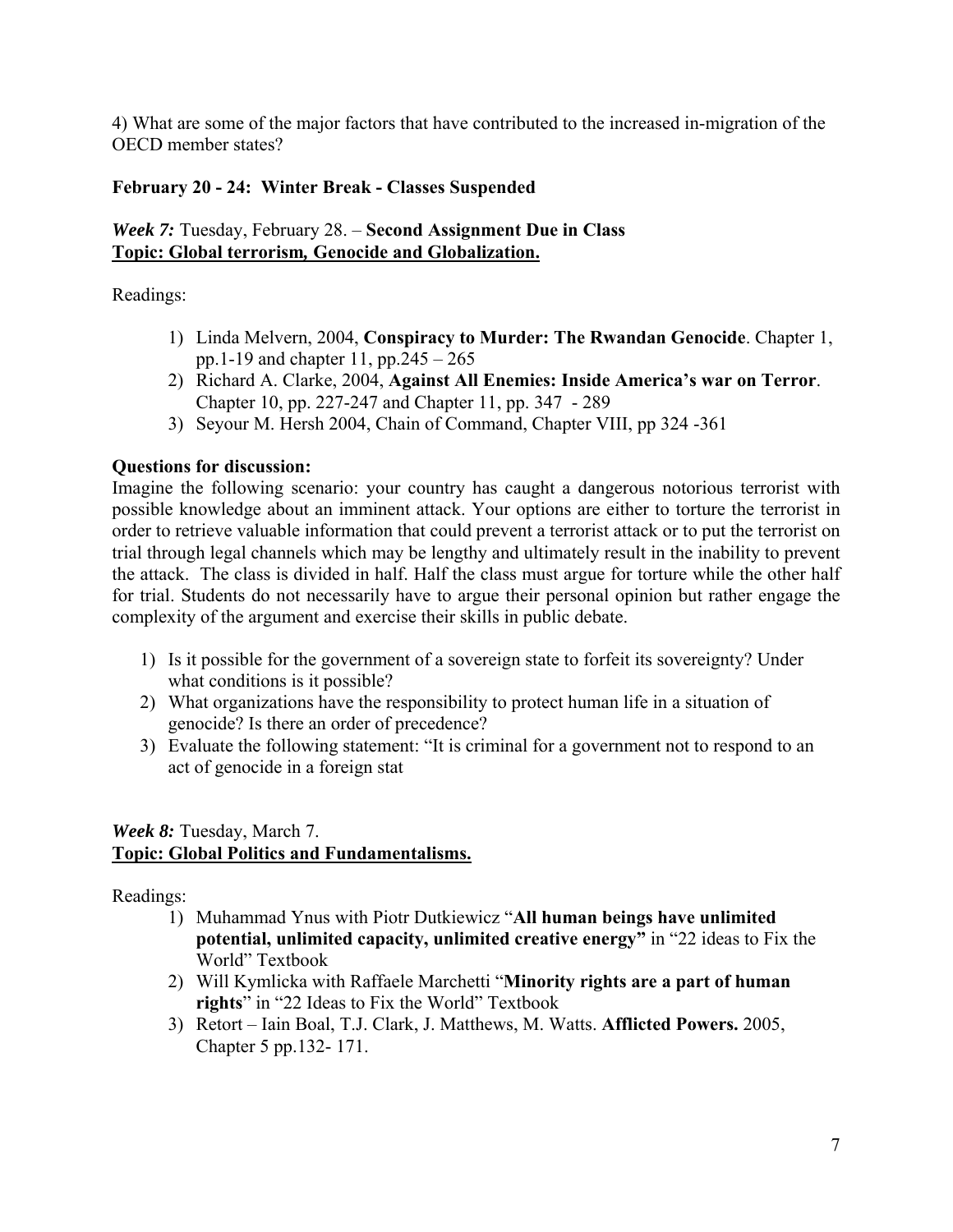#### **Questions for discussion:**

Fundamentalism and globalization appear to be at odds. Fundamentalism is described as an atavistic or static perspective on social conduct and organization, while globalization is described as a progressive and dynamic phenomenon. This week's workshop explores how globalization and fundamentalism can coexist, and how an exploration of the two concepts as an ensemble might lead us to rethink their meaning and significance.

1) Is fundamentalism just a religious phenomenon? Provide examples of other real fundamentalisms to support a positive answer, or provide examples of other avowed fundamentalisms to support a negative answer. Explain how these examples do or do not fit the definition of fundamentalism.

2) What are the major causes of fundamentalism? How might an understanding of these causes help us to manage the existence of fundamentalism?

3) Are globalization and fundamentalism interconnected, or are the two concepts opposed?

4) Evaluate the following statement: "American fundamentalisms are as real and as consequential as other fundamentalisms."

5) Evaluate the following statement: "Canada does not have to be concerned with fundamentalism."

#### *Week 9:* Tuesday, March 14. **Topic: Modern war and Warfare and Global Politics**

Readings:

- 1) Louise Amoore & Marieke de Goede, '**What Counts as Violence?**' in Jenny Edkins and Maja Zehfuss editors, *Global Politics: A New Introduction*. 2nd edition. London: Routledge, 2013. (Chapter 23, Textbook)
- 2) Joanna Bourke, 'Why does Politics turn to Violence?' Jenny Edkins and Maja Zehfuss editors, *Global Politics: A New Introduction*. 2nd edition. London: Routledge, 2013. (Chapter 22, Textbook)
- 3) John Baylis, et al. "Global Security, Military Power, and Terrorism" in Chapter 6.

## **Questions for discussion:**

- 1) How war is changing?
- 2) What are the main causes of wars; how you can prioritize them; is war inevitable?
- 3) What is the "war business model?
- 4) Can wars be made private in the future?
- 5) Assess the possibility for eruption of new regional/global conflicts/wars in the next five years; provide rationale for your position.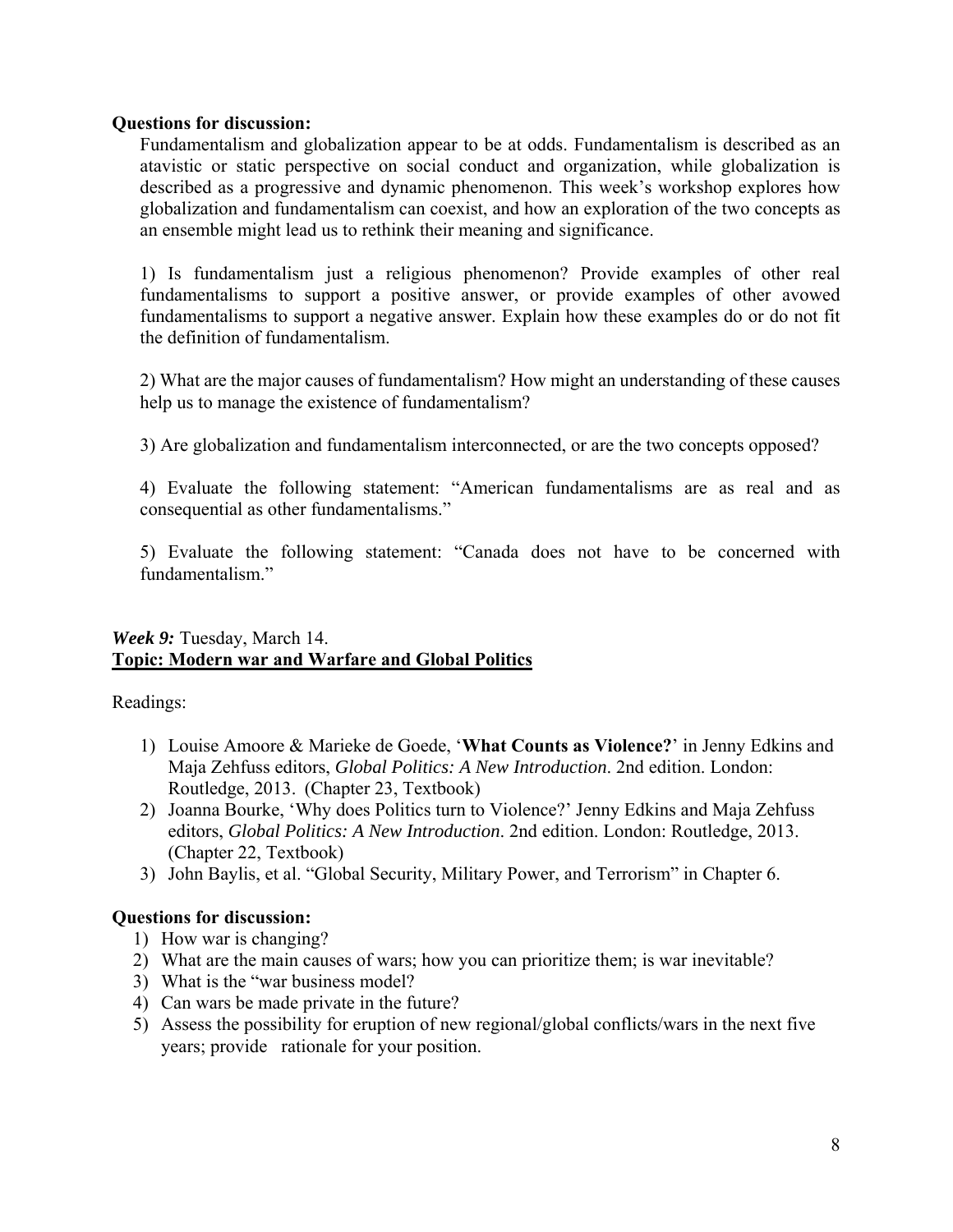Readings:

- 1) David Held, **Models of Democracy**, 2006. Chapter 3, pp. 56-95
- 2) Lucy Taylor, "**Is Democracy a Good Idea?**" in Jenny Edkins and Maja Zehfuss editors, *Global Politics: A New Introduction*. 2nd edition. London: Routledge, 2013. (Chapter 14).
- 3) V. Inozemtsev & P. Dutkiewicz (eds.) (2012) **Democracy versus Modernization**, Chapters 2, 4, 5, 10 and 11.

## **Questions for discussion:**

This class seeks to "re-think democracy." Over the past years, there has been a tendency in the global policy community and, even more widely, in the world media, to focus on democracy as the "gold standard" by which all things political are measured. It became a sort of untouchable, western liberal religion. As David Held has observed, democracy, which had seemed rather triumphant (as desired ideal) for the last two decades is today experiencing intense pressures both from within and without. Questions are mounting about whether democracies can effectively deliver to their citizens everything that is expected from them – security, equality, and prosperity. The crisis of 2007 – 2009 (and its continuing aftermath) has put democratic states under severe pressure and has demonstrated a growing dissatisfaction (as demonstrated by social turmoil across the globe, from Athens to New York to London) with the way democratic regimes operate. This, in turn, has placed the whole notion of democracy under the political and analytical microscope for the first time in decades.

- 1) How do we understand democracy as a concept and as policy model?
- 2) What is the purpose of democracy? How do neoliberal policies of privatization and rolling back of the state contribute to democratic participation of citizens?
- 3) What is the relationship between democratic governance and the capitalist system? Is liberal democracy the solution to many modern problems? Discuss the role of China in the global spread of liberal democracy.
- 4) Discuss the relation between economic development and democracy. Does economic growth create the social conditions and individual aptitudes that enhance demand for democracy and a social shift toward secular-rational thinking and diverse forms of selfexpression?
- 5) With reference to the following statement "in the former Soviet bloc democracy has become subverted and commodified to serve the private interests of a ruling elite, thereby losing its mass social appeal and support" discuss the experience of development of democracy in post-communist transition societies. What have been the relations between democracy, market and state in these setting?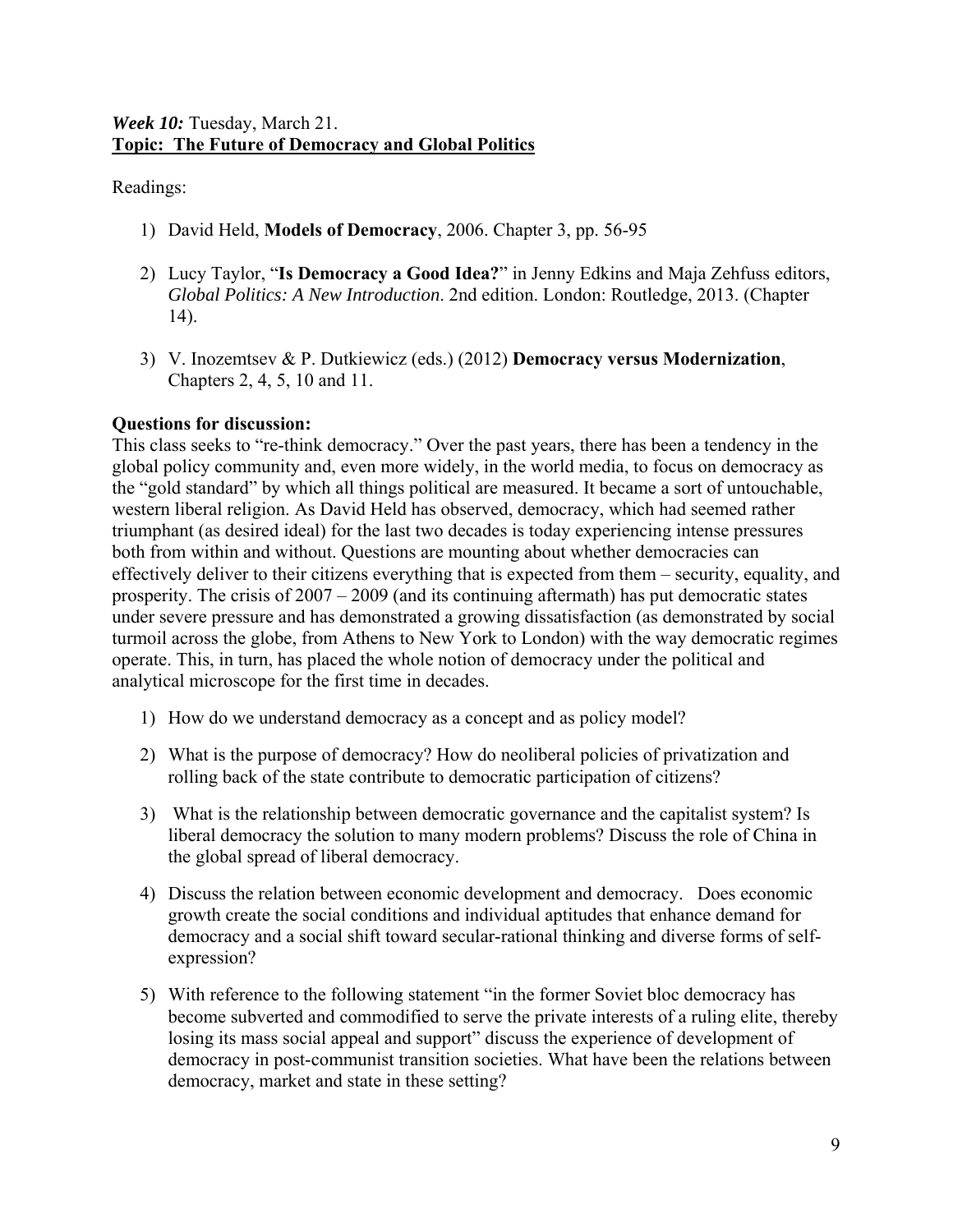## *Week 11*: Tuesday, March 28. **Topic: Globalization and Regionalism: European Integration**

Readings:

1) John McCormick, Understanding the European Union: a concise introduction, 2011 Chapters 1, 3 and 9, pp. 1-23; 48-73; 196-219.

# **Questions for discussion:**

The European Union is an ongoing experiment in globalization and regionalization. From humble beginnings in the 1950s, it now ties together the governments and societies of many European countries into a supra-national framework where legal, political and budgetary powers are divided. While this incredible experiment has brought about many positive results for the European continent and beyond, it has also generated many new questions and crises as multilevel governance and power sharing raise concerns regarding democratic accountability and compatibility among supranational, national and sub-national institutions. Today, the European Union is faced with a myriad of such questions, the answers to which will determine its success or failure over the coming decades.

1) Democratic accountability in a multi-level system of governance – what are the challenges?

2) Delegation of responsibilities and institutional development – who's responsible for managing the fiscal crisis?

3) EU as a model of global governance – evaluate in light of recent crises (survival of supranationalism or return to nationalism?)

#### **Week 12**: Tuesday, April 4. **Topic: Scenarios of the Possible Futures-** Respond to Economic Crisis, Make Development Possible

How should the institutional configuration of global governance change to meet XXI century expectations? Will we see new global alliances?

Readings:

- 1) Roland Bleiker "**Can we move beyond conflict?**" in Jenny Edkins and Maja Zehfuss editors, *Global Politics: A New Introduction*. 2nd edition. London: Routledge, 2013. (Chapter 24)
- 2) Maja Zehfuss "**Conclusion: What Can We do to Change the World?**" Jenny Edkins and Maja Zehfuss editors, *Global Politics: A New Introduction*. 2nd edition. London: Routledge, 2013. (Chapter 28).
- 3) Shimshon Bichler and Jonathan Nitzan with Piotr Dutkiewicz "**Capitalism as a mode of power"** in "22 ideas to Fix the World" Textbook
- 4) Vladimir Popov with Piotr Dutkiewicz "**Because the Chinese growth model became so successful in ensuring catch-up development it has become extremely appealing**  in the developing world" in "22 Ideas to Fix the World" Textbook.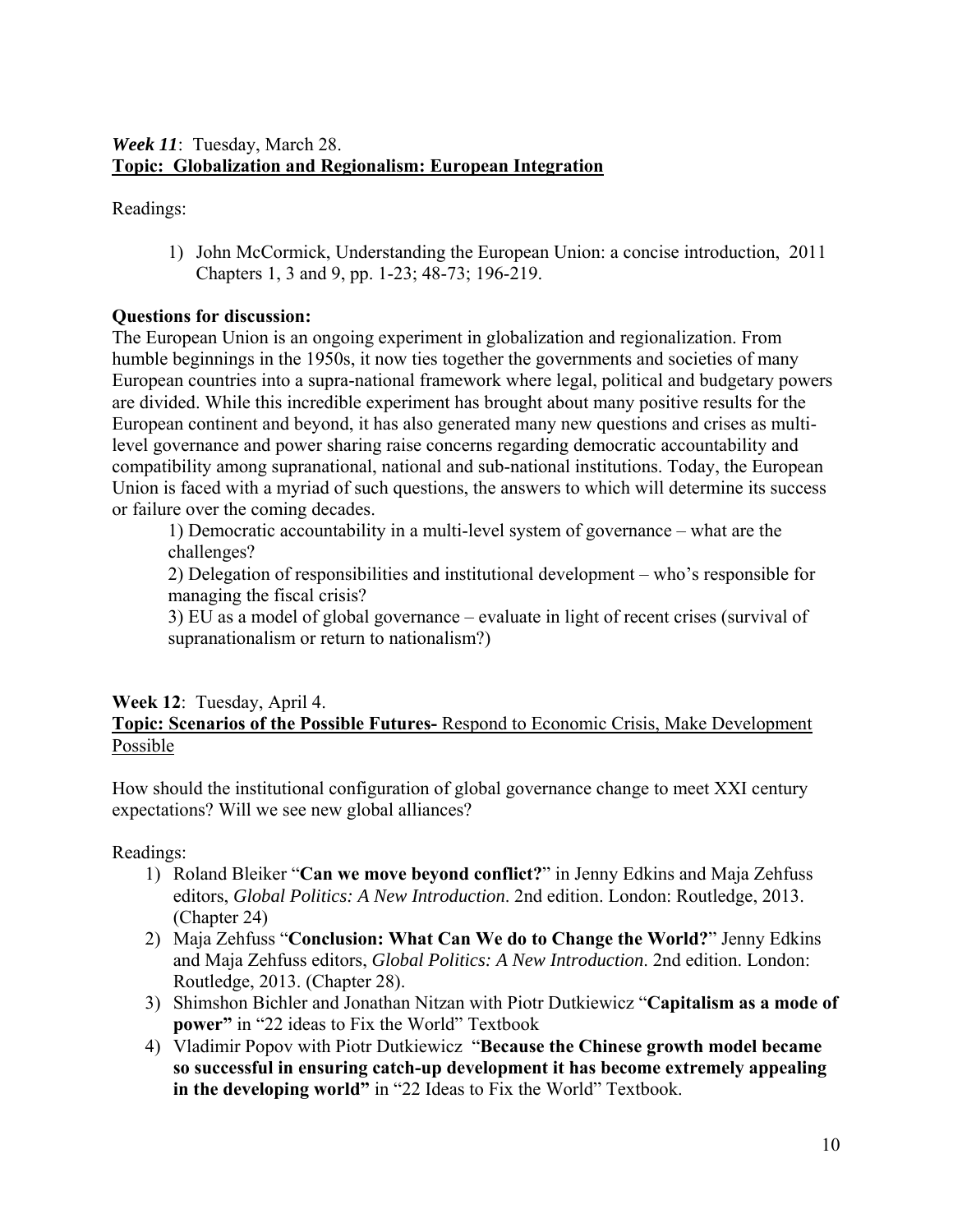#### **Questions for Discussion:**

Many have argued that US hegemony has been detrimental to international order and have been advocating a return to a multipolar system. Such new system – obviously – will have more independent actors that will have to form new alliances and coalitions; that it turn might create some constrains on their behaviour; on the other hand Russia (along few other countries such as China, India, Brazil, Turkey perhaps South Africa) will play leading roles in an increasingly multilateral world.

Definitely, geopolitics is returning to the centre stage in international relations. Most probably we will see new initiatives for greater regional cooperation/integration by which smaller countries will try to achieve greater strength or security or market standing. New line of alliances may be created beyond religious, ethnic or cultural solidarities. Yet if we are indeed moving in the direction of a multilateral/multi-layer order, there are a number of questions and issues to consider bettering understanding the possible future.

#### 1. Security and Stability

First, what are the international security implications of a return to multi-polarity? Proponents of uni-polarity fear the power struggles that will ensue if the United States loses its preeminent position and is unable and unwilling to underwrite global security. A key question to consider is what happens when states like Germany and Japan become responsible for their own security. Will this lead to arms racing, nuclear proliferation, and the potential for greater crises and conflicts? Uni-polar optimists argue that multipolar systems are prone to great power war as evidenced by World War I and II. They argue further that multipolarity would see a return of balance of power politics which increases the possibility of conflict on both a limited and more extensive scale. Multipolarity would also change the alliance dynamics that have characterized international politics for the last twenty or so years and it is impossible to predict the nature of future alliance formation (e.g. Russia-Iran, China-Russia).

Obviously proponents of multilaterality / multipolarity disagree with some of these dire scenarios and argue that unipolartiy has given the United States the opportunity to expand and wage war. A return to balance of power politics and equilibrium in the international system would, proponents argue, contribute to international order. Multipolarity, especially a multipolar system of nuclear states, would instill more cautious foreign policies and might even result in greater respect for state sovereignty (as states will be less a free agents). States that are roughly equal in terms of power do not typically fight each other. A return to multipolarity does not necessarily entail the rise of revisionist powers but might create new alliances and coalitions.

Stability within new system is another key question - that is, whether or not is to be expected - as the system moves away from uni-polarity toward multi-polarity, the frequency and intensity of war should be diminish; so far there is no empirical evidence to prove such proposition.

#### 2. Economy

Secondly, what would be the economic implications if US dominance erodes and the international system was characterized by a number of great powers? One scenario suggests that nothing would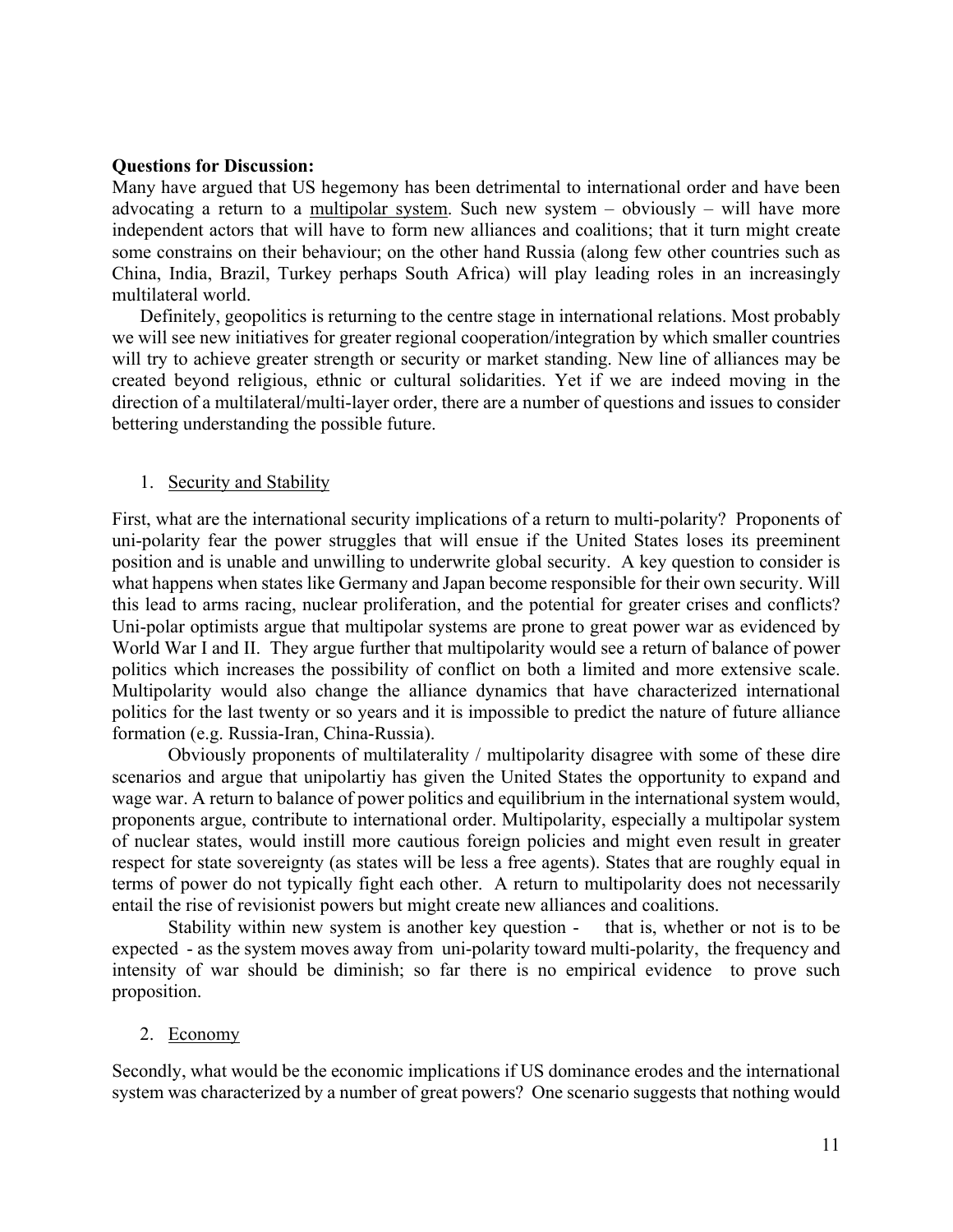change. All states have benefited from the liberal economic system that the US helped to build after World War II and would continue to follow the basic rules and norms associated with globalization. It is in the interest of Russia, China, Brazil, and other powers that US decline is not too steep because the American market will continue to be the engine of economic growth. On the other hand, US decline and the rise of new great powers could result in economic chaos such was the case during the interwar period when a liberal hegemon did not exist. A loss in confidence of the US dollar could contribute to an even greater financial crisis than what we have just witnessed. There is also no guarantee that key institutions such as the World Bank, International Monetary Fund, and the World Trade Organization would be able to function without the dominant role of the United States. It is possible that new international organizations, reflecting the new multipolar dynamics, could be created, but it is doubtful that they would be as global as the current ones. It is quite possible that economic and other types of issues would be dealt with in a more regional basis and that regionalism would come to characterize the emerging multipolar system.

## 3. Power and Leadership

Finally, the issue of leadership, or the lack of leadership, needs to be considered as we ponder the transition to a multipolar system. There are a number of challenging issues—climate change, human rights, terrorism, energy, poverty, failed states—facing the global community. It is unclear how, or if, they can be dealt with in the absence of a leading state. While there has been a good deal of displeasure with the United States, there is some truth to the point that if the US does not take the lead on an issue, nobody else will either. It will be important for a single state or group of states to take the lead in dealing with global problems. This will be difficult considering the vastly different political systems, ideologies, and beliefs of the top-tiered states in the international system. If this is not possible, then again, dealing with problems on a regional basis might have to suffice. But it is unclear if regional solutions are sufficient to address the problems and issues facing the globe.

**Week 13:** Tuesday, April 7.

Class Review

#### **Academic Accommodations**

The Paul Menton Centre for Students with Disabilities (PMC) provides services to students with Learning Disabilities (LD), psychiatric/mental health disabilities, Attention Deficit Hyperactivity Disorder (ADHD), Autism Spectrum Disorders (ASD), chronic medical conditions, and impairments in mobility, hearing, and vision. If you have a disability requiring academic accommodations in this course, please contact PMC at 613-520-6608 or pmc@carleton.ca for a formal evaluation. If you are already registered with the PMC, contact your PMC coordinator to send me your *Letter of Accommodation* at the beginning of the term, and no later than two weeks before the first in-class scheduled test or exam requiring accommodation (*if applicable*). After requesting accommodation from PMC, meet with me to ensure accommodation arrangements are made. Please consult the PMC website for the deadline to request accommodations for the formally-scheduled exam (*if applicable*).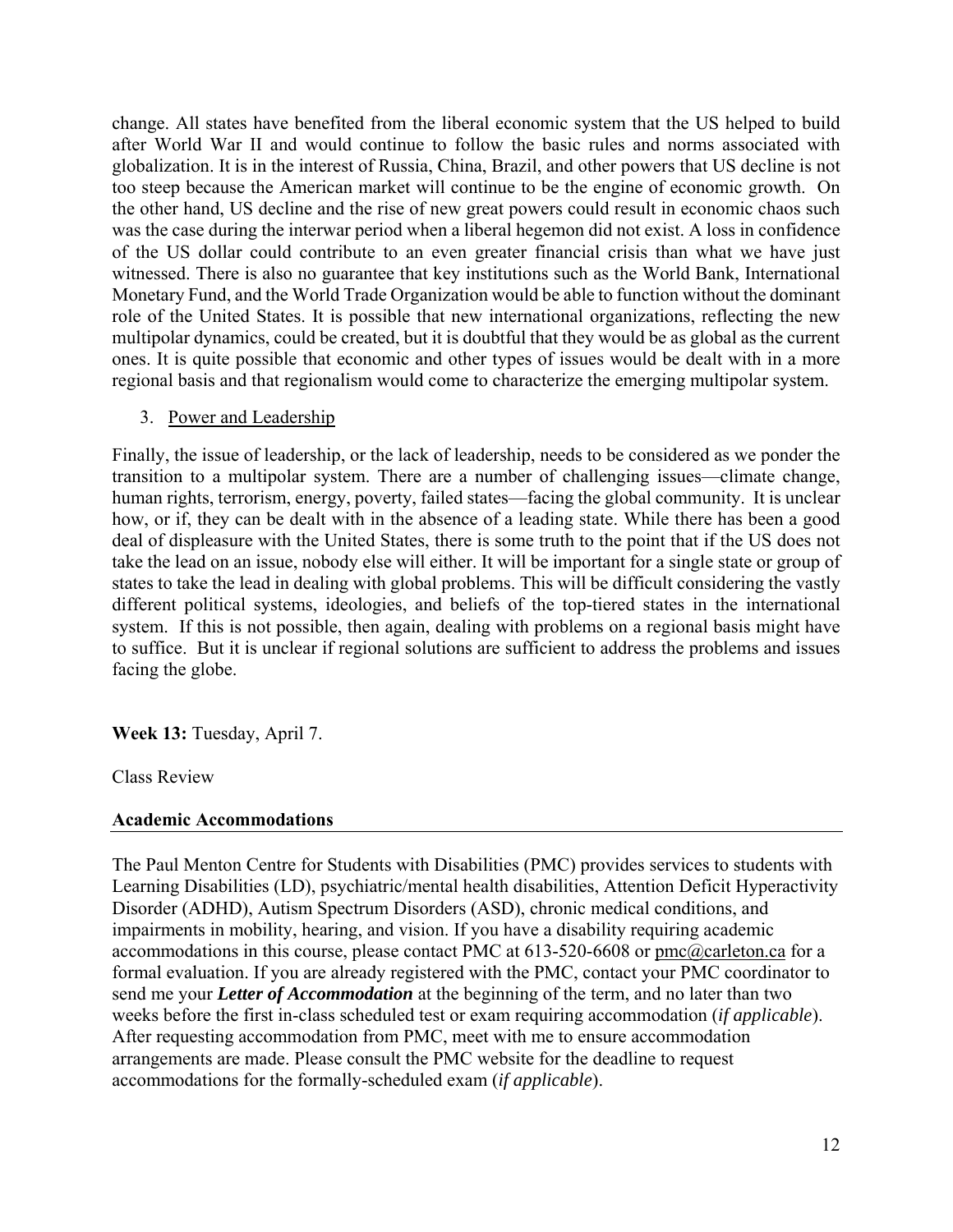**For Religious Observance:** Students requesting accommodation for religious observances should apply in writing to their instructor for alternate dates and/or means of satisfying academic requirements. Such requests should be made during the first two weeks of class, or as soon as possible after the need for accommodation is known to exist, but no later than two weeks before the compulsory academic event. Accommodation is to be worked out directly and on an individual basis between the student and the instructor(s) involved. Instructors will make accommodations in a way that avoids academic disadvantage to the student. Instructors and students may contact an Equity Services Advisor for assistance (www.carleton.ca/equity).

**For Pregnancy:** Pregnant students requiring academic accommodations are encouraged to contact an Equity Advisor in Equity Services to complete a *letter of accommodation*. Then, make an appointment to discuss your needs with the instructor at least two weeks prior to the first academic event in which it is anticipated the accommodation will be required.

**Plagiarism:** The University Senate defines plagiarism as "presenting, whether intentional or not, the ideas, expression of ideas or work of others as one's own." This can include:

- reproducing or paraphrasing portions of someone else's published or unpublished material, regardless of the source, and presenting these as one's own without proper citation or reference to the original source;
- submitting a take-home examination, essay, laboratory report or other assignment written, in whole or in part, by someone else;
- using ideas or direct, verbatim quotations, or paraphrased material, concepts, or ideas without appropriate acknowledgment in any academic assignment;
- using another's data or research findings;
- failing to acknowledge sources through the use of proper citations when using another's works and/or failing to use quotation marks;
- handing in "substantially the same piece of work for academic credit more than once without prior written permission of the course instructor in which the submission occurs.

Plagiarism is a serious offence which cannot be resolved directly with the course's instructor. The Associate Deans of the Faculty conduct a rigorous investigation, including an interview with the student, when an instructor suspects a piece of work has been plagiarized. Penalties are not trivial. They may include a mark of zero for the plagiarized work or a final grade of "F" for the course.

**Submission and Return of Term Work:** Papers must be submitted directly to the instructor according to the instructions in the course outline and will not be date-stamped in the departmental office. Late assignments may be submitted to the drop box in the corridor outside B640 Loeb. Assignments will be retrieved every business day at **4 p.m.**, stamped with that day's date, and then distributed to the instructor. For essays not returned in class please attach a **stamped, self-addressed envelope** if you wish to have your assignment returned by mail. Final exams are intended solely for the purpose of evaluation and will not be returned.

**Grading:** Standing in a course is determined by the course instructor, subject to the approval of the faculty Dean. Final standing in courses will be shown by alphabetical grades. The system of grades used, with corresponding grade points is: